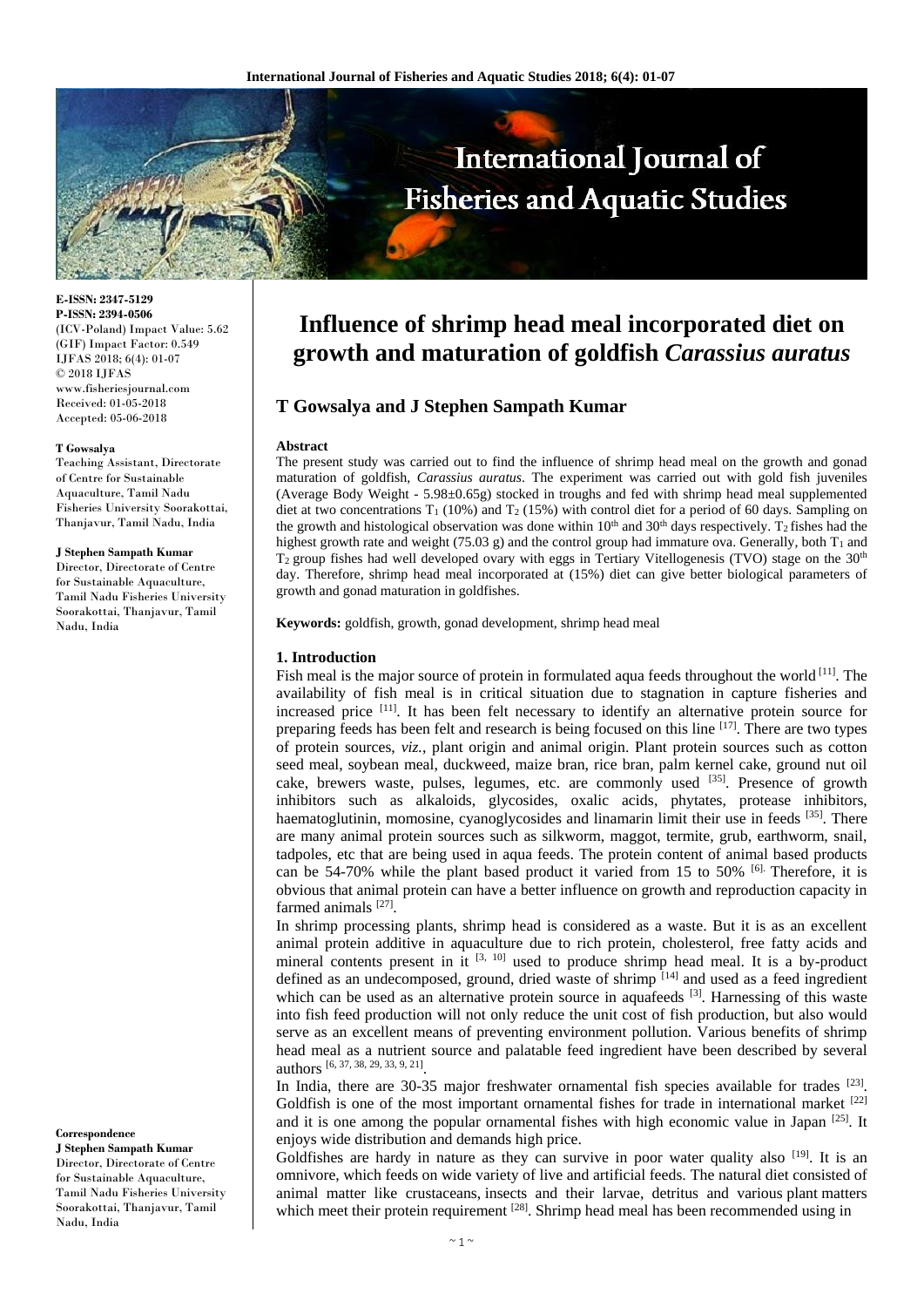the diet of gold fishes as they could observe positive responses in terms of growth  $[7, 13]$ . Shrimp head meal has nutritional additives such protein and fatty acids, which can enhance gonad of cultured animals [1]. The above foregoing suggest possible use of shrimp head meal as an additive in fish feeds enhance growth and gonad development. The present study was used to find the influence of shrimp head meal on the growth and gonad maturation of goldfish at different concentration.

#### **2. Materials and Methods**

The experiment was carried out with replicates in the wet lab of Fisheries College and Research Institute, Thoothhukudi TNFU. Experimental fishes were procured from Dev's Aqua Farm, Keeranoor in Thoothukudi District. The fishes were with the bodyweight of 3-5g and maintained in FRP (Fibre Reinforced Plastic) tanks. They were acclimatized for a period of 30 days under controlled condition with control feed. After acclimatization, goldfishes were separated for the feeding experiment. The initial body weight of the fishes stocked in the experiment was 5.79±0.91g. They were of 4 numbers per trough.

Shrimp head wastes were collected from processing plant and dried under sun after thorough washing. The unwanted shrimp appendages and detritus were removed and the dried shrimp head wastes were then ground in a dry grinder to make the powder and the powder was sieved to get uniform sized particles for homogeneous mixing [18]. All the feed items were sieved using a metal sieve of 200µ size. The ingredients used

in control and experimental feeds and their inclusion levels are presented in Table 1. Rice bran was used as filler in the experimental feed.

The ingredients at the specified level were weighed in an electronic balance taken and mixed well. Except Vitamin E, fish oil and feed additives, all other ingredients were mixed well with water and made into dough. The dough was divided into 3 equal parts based on the weight. One part was kept as control feed, where no experimental feed additive was added. Other two parts were used for mixing shrimp head meal at 10% and 15% as given in Table 1. The feed balls were cooked in a pressure cooker for 15 minutes and air cooled. Fish oil and Vitamin E at the specified levels were mixed and the dough was kneaded thoroughly for evenly distribution of feed ingredients and other additives. Each feed ball was extruded separately using the manual pelletizer. The pelletizer was cleaned well after every individual feed and then the next feed ball was pelletized. The extruded pellets were then sundried and stored in a labeled airtight container [8].

The feed pellets were analyzed for their quality and proximate composition. Parameters such as moisture, crude protein, crude fibre, ether extract, total ash content and gross energy of experimental diets were determined by using standard analytical methods [2] in Animal Feed Analytical and Quality Assurance Laboratory, Namakkal. The proximate composition of experimental feeds is given in Table 2. The feeds were isoproteinecious (32.19±0.25%) and isocalorific  $(3944 \pm 59.54 \text{kcal/kg})$ .

| <b>Table 1:</b> Feed ingredients (%) of inclusion in different treatments |  |  |
|---------------------------------------------------------------------------|--|--|
|---------------------------------------------------------------------------|--|--|

| Sl. No | <b>Ingredients</b>    | <b>Control</b><br>(CF) | <b>Shrimp Head Meal T1</b><br><b>SHM 10% (T11)</b> | <b>Shrimp Head Meal T<sub>2</sub></b><br><b>SHM 15% SHM 15%</b> |
|--------|-----------------------|------------------------|----------------------------------------------------|-----------------------------------------------------------------|
|        | Ground nut oil cake   | 20                     | 20                                                 | 20                                                              |
| ∍      | Rice bran             | 50                     | 40                                                 | 35                                                              |
| 3      | Wheat bran            |                        |                                                    |                                                                 |
| 4      | Maize flour           | 7.5                    | 7.5                                                | 7.5                                                             |
| 5      | Salt                  | 0.1                    | 0.1                                                | 0.1                                                             |
| 6      | Vitamin & mineral mix | 0.1                    | 0.1                                                | 0.1                                                             |
|        | Fish meal             | 15                     | 15                                                 | 15                                                              |
| 8      | Fish oil              |                        |                                                    |                                                                 |
| Q      | Yeast                 | 0.1                    | 0.1                                                | 0.1                                                             |
| 10     | Vitamin E             | 0.2                    | 0.2                                                | 0.2                                                             |
| 11     | Shrimp Head Meal      | $\Omega$               | 10                                                 | 15                                                              |
|        | Total                 | 100                    | 100                                                | 100                                                             |

Bio-growth parameters such as growth, survival, feed consumption rate, weight gain (g), weight gain percentage and specific growth rate were estimated based on the body weight [38]. Sample fishes were sacrificed to observe Gonado Somatic Index before starting the experiment. Further by development of gonad was observed at  $30<sup>th</sup>$  and  $60<sup>th</sup>$  day of the experiment scarifying the animal. The GSI was calculated using the formula given by Billard *et al*. (1993). The fishes were dissected and gonads were taken out with the help of forceps  $[16]$ . The collected gonads were preserved in 10% formalin  $[15]$ . The preserved gonads were sliced and then mounted in slides. The histological sections of gonad were observed under microscope to study the development of gonads at 30 days interval period during the experiment.

| Sl. No | <b>Proximate composition</b> |       |       | CF    | $Mean \pm SD$   |
|--------|------------------------------|-------|-------|-------|-----------------|
|        | Crude protein $(\%)$         | 32.22 | 31.93 | 32.43 | $32.19 + 0.25$  |
|        | Crude fibre $(\%)$           | 11.26 | 9.99  | 6.28  | $9.17 \pm 2.58$ |
|        | Ether Extract (%)            | 6.48  | 5.16  | 4.32  | $5.32 \pm 1.08$ |
|        | Gross energy (kcal/kg)       | 4011  | 3924  | 3897  | $3944 + 59.54$  |

**Table 2:** Proximate composition of experimental feeds

The collected data and the estimated parameters were subjected to 'F' test for finding out statistical significance. The growth parameters were analyses using Regression analysis and compared using ANOVA.

#### **3. Results and Discussion**

The feed utilization pattern for the feeds used in the experiment is presented in Fig 1. Higher feed consumption was observed in fishes fed with diet containing shrimp head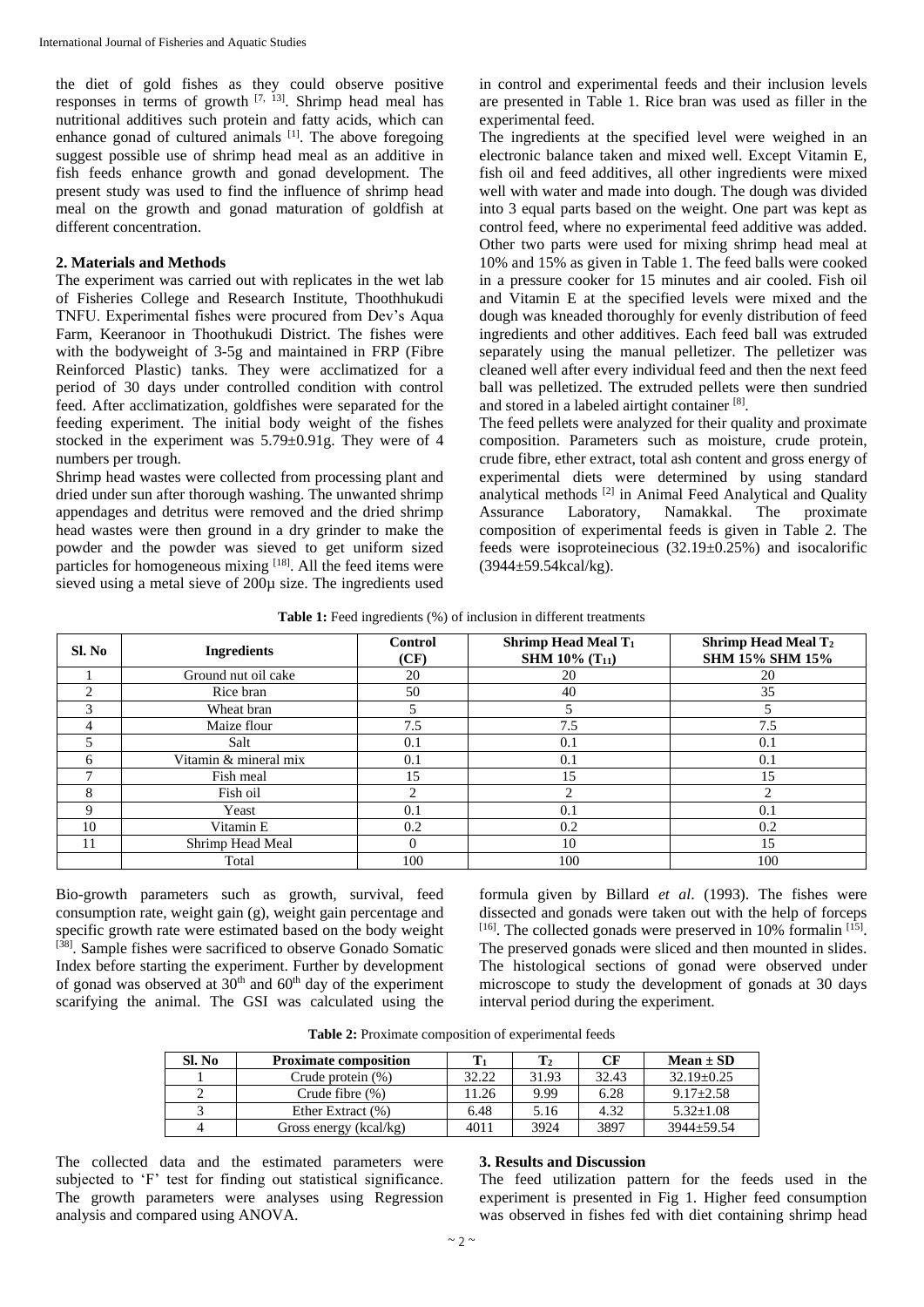meal at 15%  $(T_2)$ . This is statistically significant at 99% level when compared to control  $(C)$  and  $T_1$  group fishes. As it is seen in fig 1, feeding pattern was highly irregular in treatments as well as control fishes, which is believed to have been due to the experimental condition and regular cleaning of tanks. After 30 days of experiment, there was a phenomenal increase in the feed utilization in all the groups. Fishes fed with diets containing 15% shrimp head meal utilized highest amount of feed (92.60%) as can be seen in Table 3 and depicted in Fig 1. The control group fishes showed lowest feed utilization (67.88%) which is in accordance with the report that the same effect was found in juveniles of *Litopenaeus schmitti* when it was fed with 15%

shrimp head meal containing diet [4].

The feed conversion efficiency of fishes followed the same order as that of feed utilization. However, the feed conversion ability does not to be proportional to the quantum of feed that is un utilized by the fish. The flesh conversion was the highest  $(81.02\%)$  for shrimp head meal  $(15\%)$   $(T_2)$  incorporated diet (Table 3 and Fig 3). The percentage of feed converted into flesh in respect of *C. auratus* fed with control diet was 12.83% (Fig 3), while rest of the feed utilized is believed to have been spent for metabolic activities of fishes [26]. The same favorable effect of shrimp head meal in diet has been reported by researchers, who tried shrimp head meal at low levels<sup>[41]</sup>.

**Table 3:** Feed consumption and conversion details of *C. auratus* fed with feeds containing shrimp head meal at two inclusion levels

| <b>Treatment</b> | <b>Total Initial</b><br>Biomass $(g)$ | <b>Total Final</b><br>Biomass $(g)$ | <b>Total Biomass</b><br>produced $(g)$ | <b>Total feed given</b><br>as dry matter $(g)$ | <b>Total fecal excretion</b><br>as dry matter $(g)$ | <b>Total Feed</b><br>Utilized (g) | <b>Feed converted</b><br>into flesh $(\% )$ |
|------------------|---------------------------------------|-------------------------------------|----------------------------------------|------------------------------------------------|-----------------------------------------------------|-----------------------------------|---------------------------------------------|
| CF               | 45.69                                 | 54.4                                | 8.71                                   | 108.38                                         | 40.90                                               | 67.88                             | 12.83                                       |
|                  | 45.69                                 | 68.48                               | 22.79                                  | 125.34                                         | 44.02                                               | 85.14                             | 26.76                                       |
| T <sub>2</sub>   | 45.69                                 | 120.72                              | 75.03                                  | 147.26                                         | 48.20                                               | 92.6                              | 81.02                                       |

**Table 4:** Bio- growth parameters of *C. auratus* fed with feeds containing shrimp head meal at two inclusion levels

| <b>Treatment</b> | Mean initial weight $(g)$ | Mean final weight (g) | Weight gain (g) | Weight Gain $(\% )$ | $SGR$ $(\%)$    |
|------------------|---------------------------|-----------------------|-----------------|---------------------|-----------------|
| CF               | $5.98 + 0.65$             | $8.05 + 0.213$        | $2.07+0.079$    | $34.261 + 1.97$     | $0.495 + 0.179$ |
|                  | $5.98 + 0.65$             | $8.56 + 0.39$         | $2.58 + 0.385$  | $43.13 + 0.86$      | $0.598 + 0.268$ |
|                  | $5.98 + 0.65$             | $15.09 + 2.31$        | $9.11 + 1.42$   | $152.34 + 5.226$    | 1.543+0.422     |

High inclusion level of shrimp head meal in the fish feed was found to reduce the digestibility of feed in fishes [29]. In the present study, shrimp head meal incorporated at 15% level gave higher feed consumption and utilization than the other groups indicating that inclusions levels higher than 15% might be of negative due to the presence of exoskeleton,

chitin and ash content  $[29]$ . The same result was observed in the study reported that inclusion of shrimp head meal at 17% level in the feed produced higher feed consumption and reduced digestibility [40] due to the presence of attractants such as amino acids, peptides, nucleotides and chitin in shrimp head meal could promote the feed consumption in fishes [26].



**Fig 1:** Feed utilization pattern in *C. auratus* fed with feed containing shrimp head meal at two inclusion levels

**3.1 Effect of shrimp head meal on the growth of** *C. auratus* The weight gain percentage estimated for goldfishes fed with diet containing shrimp head meal at  $15\%$  (T<sub>2</sub>) concentration positively affected the growth performance leading to highest weight gain percentage (152.34±5.22%). This is in accordance with the study in Tilapia when fed with feed containing shrimp head silage at  $15\%$  level  $[32]$ . The same

result also reported in African catfish when fed with diet included the fish meal was replaced with 20% of shrimp head meal which showed significantly higher growth than 30% and 40% replaced diet fed fishes [30]. They also reported that certain amount of shrimp head meal in the diet can improve the growth performance.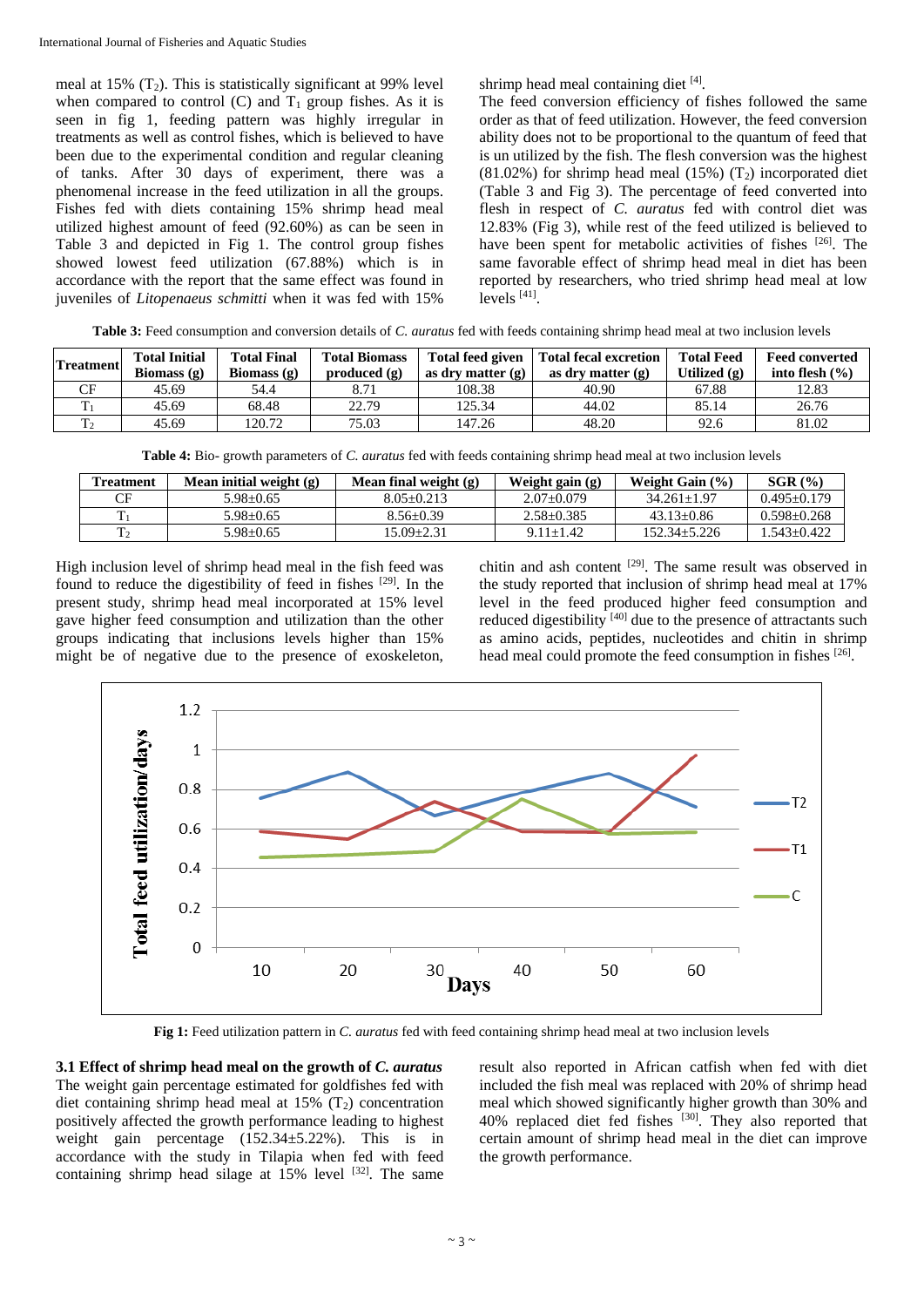

**Fig 2:** Feed conversion in *C. auratus* fed with control feed



**Fig 3:** Feed conversion in *C. auratus* fed with diet containing shrimp head meal at 10% level



**Fig 4:** Feed conversion in *C. auratus* fed with diet containing shrimp head meal at 15% level

The specific growth rate was also of the same order as that of weight gain percentage. The higher quantities of lysine and arginine in the muscular protein of shrimp waste could improve the growth rate of fishes as observed in many fishes. This result was reported in shrimp that the lesser level of inclusion of shrimp head meal than 15% in the diet reduced the protein availability consequently it reduced the growth of fishes [1]. These findings are found true in the present study.

#### **3.2 Influence of different diets on the development of ovary in** *C. auratus*

At the commencement of the feeding experiment all the fishes had lowest GSI (2.68%) mostly immature eggs were noticed in the ovary (Plate I-a). In Control group, there was less development (GSI 2.11%) as evident from the same Chromatin Nucleolus (CNS) stage of the ova much similar to that of day 1 and 30 (Plate-I a).

The weight of the gonad and GSI observed on 30<sup>th</sup> day of experimental fishes are given in Table 5. As it is evident, the highest gonad weight and GSI (11.20%) were observed in fishes fed with 15% shrimp head meal containing diet  $(T_2)$ .

The histological observation of the female gonad from  $T_2$  diet fed fishes (Plate-I b-ii) had ova partially at Primary Vitellogenesis (PVO) stage characterized by the presence of lipid vesicles spread throughout the ova with cytoplasm in the periphery without yolk granules and remaining at Chromatin Nucleolus Stage (CNS) characterized by presence of ova small in size with large nucleus.

**Table 5:** Observations on the weight of the gonads of *C. auratus* on day 30 when fed with feeds containing Shrimp head meal at two inclusion levels

| <b>Treatment</b> | Weight of the fish<br>$\mathbf{g}$ | Weight of the<br>gonad (g) | $GSI$ (%) |
|------------------|------------------------------------|----------------------------|-----------|
|                  |                                    | 0.164                      | 2.11      |
|                  | 8.50                               | 0.291                      | 3.42      |
|                  | : 79                               | 0.985                      | 11.20     |

Fishes fed with diet contained shrimp head meal at 10% had lower GSI (3.42%) than  $T_2$  group fishes but had more distinct development in their ova. The ovary contained ova in different stages of maturation but the majority in Tertiary Vitellogenesis stage (lipid vesicles are pushed to a thin layer in the periphery with yolk granules occurring 80% of the ova space) (Plate-I b-i). It was explained by the statement that goldfish had an asynchronous type of maturation in which ovary contains ova at various stages of development [24]. In the present study, highly developed ova with low GSI in  $T_1$  $(3.42\%)$  group fishes and  $T_2$  group fishes had medium developed ova with highest GSI (11.20%) due to the presence of nutritional additives such as vitamin, minerals and fatty acids [1] for aquatic organisms which can enhance gonad in present study.

There is no report on early maturation of fishes through feeding with shrimp head meal at any specific concentration. In the present study it was observed that shrimp head meal contained diet at 10% level had enough nutrients to induce maturing of goldfishes within 30 days of feeding. The presence of exoskeleton and chitin content through cooking or fermentation can increase the protein level with excellent amino acid profile which can increase the maturation in fishes  $[12]$ . It is also reported that higher dosage of shrimp head meal in the diet increased high level of chitin and ash, which were considered as limits the nutrient for the maturation in fishes [26] .

On the  $60<sup>th</sup>$  day of the experiment, the control group had less development in the ovaries, which were small in size with large nucleus and undifferentiated cytoplasm. There were no yolk granules or lipid vesicles visible in the cells under microscope indicating the Chromatin Nucleolus (CNS) stage or early immature stage of the ova. This indicates that there was no marked development of eggs in the ovary. This shows that feed additives had stimulants which helped to mature earlier in fishes [20, 34].

**Table 6:** Observations on the weight of the gonads of *C. auratus* on day 60 when fed with feeds containing shrimp head meal at two inclusion levels

| <b>Treatment</b> | Weight of the<br>fish(g) | Weight of the<br>$\mathbf{gonad}\left(\mathbf{g}\right)$ | <b>GSI</b><br>(%) |
|------------------|--------------------------|----------------------------------------------------------|-------------------|
|                  | 9.805                    | 0.415                                                    |                   |
|                  | 8.12                     | 0.810                                                    | 997               |
|                  | 4 2 1                    |                                                          |                   |

The gonad weight and GSI of experimental fishes observed on 60th day of experiment are presented in Table 6. As it can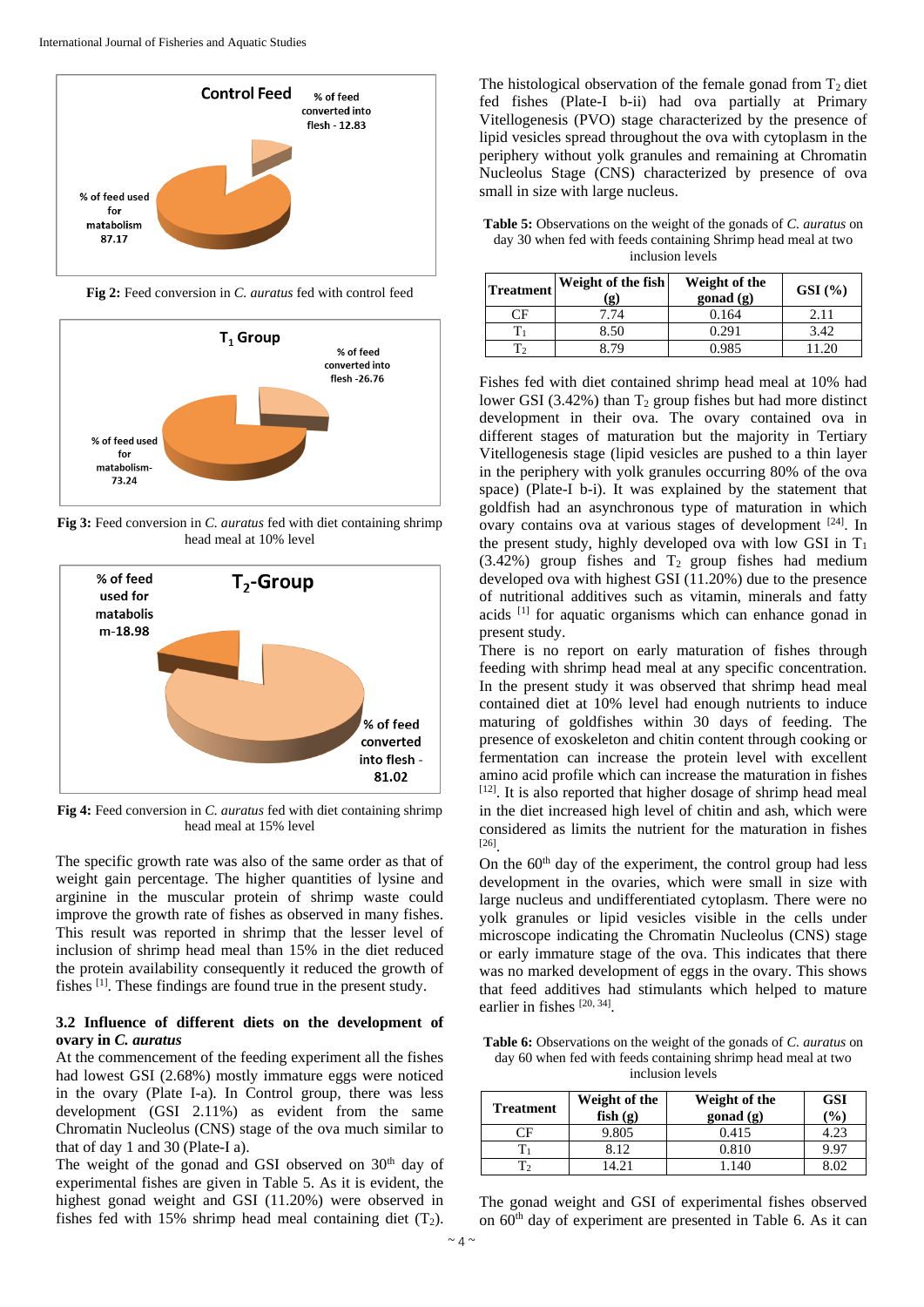be seen, the highest GSI was observed in fishes fed with diet containing Shrimp head meal at  $10\%$  (T<sub>1</sub>) level followed by diet containing Shrimp head meal at 15% level  $(T_2)$ .

In contrast, except control all the fishes in groups  $(T_1 \& T_2)$ had exhibited marked development in their ovaries (Plate I c). There was more number of ova at this stage indicating the fully ripped ovary in the case of goldfishes fed with diets containing shrimp head meal at two different inclusion levels. Nucleus in the centre with spherical shape indicates that eggs

are in further developing stage to Tertiary Vitellogenesis (TVO) stage. Disappeared lipid vesicles also further vouch for the stage due to the presence of Chitin (N-acetyl-Dglucosamine) which is known to enhance the gonad maturation  $[1]$ . It is explained in the study reported that fishes fed special feed with continue rearing period also increased nutrient availability. This also believed to enhance the maturation in fishes [39].



**Plate I:** a) Control group







i). Shrimp head meal at 10% ii). Shrimp head meal at 15%

Plate I: c). Shrimp head meal on 60<sup>th</sup> day

## **4. Conclusion**

From the present study, it can be concluded that shrimp head meal included diet at 10% and 15% level can improve the performance of fish in terms of growth and gonad maturation respectively at 30<sup>th</sup> day of experiment when compared to Control. Hence, shrimp head meal incorporated feed can be

used for growth and earlier maturation of fishes on 30<sup>th</sup> day. There is no need to fishes fed with shrimp head meal at 10% level. Reduced inclusion level of shrimp head meal at less than 10% also give better result after  $30<sup>th</sup>$  day. It can reduce feed cost also.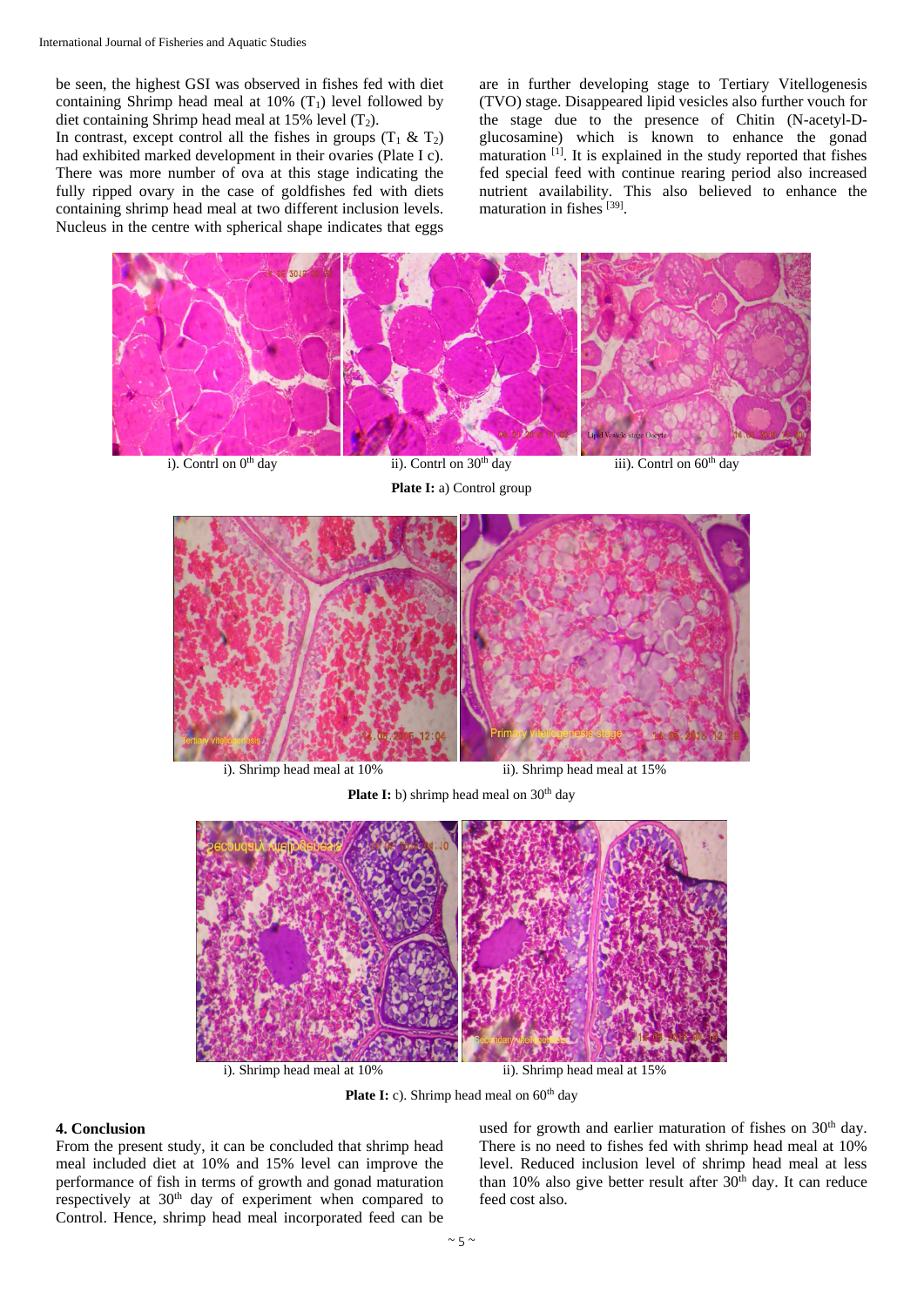### **5. Acknowledgement**

Tamil Nadu Fisheries University is greatly acknowledged for their support. This paper is a part of M.F.Sc. thesis submitted to Tamil Nadu Fisheries University.

# **6. References**

- 1. Akiyama DM, Dominiy WG, Lawrence AL. Penaeid shrimp nutrition for the commercial feed industry. Aquaculture Feed Processing and Nutrition Workshop, held during at Thailand and Indonesia, 1991
- 2. AOAC. Official methods of analysis. 14<sup>th</sup> ed. Association of Official Analytical Chemists. Arlington, Virginia, USA, 1984.
- 3. Barat A, Montano R. Shrimp heads a new source of protein. Info fish Market. Digest. 1986; 4:21-22.
- 4. Barbarito J, Jaime-Ceballos, Iliana Fraga-Castro, José Galindo-López J, Susana Alvarez – Capote. Effect of shrimp head meal inclusion level in Litopenaeus schmitti juveniles diet. Rev. Invest. Mar. 2009; 30:71-78
- 5. Billard R, Cosson J, Crim LW. Motility of fresh and aged halibut sperm. Aqua. Living Resour. 1993; 6:67-75.
- 6. Boonyaratpalin M, Unprasert N. Effects of pigments from the different sources on color changes and growth of red Oreochromis mosambicus. Aqua. 1989; 79:375- 380.
- 7. Carver LA, Akiyama DM, Dominiy WG. Processing of wet shrimp heads squid viscera with soy meal by a dry extrusion process. World congress on vegetable protein Utilization in Human Foods and Animal Feedstuffs. Ame. Oil Chemists Soc. Champaign Illinosis. 1988, 167- 170.
- 8. Cho CY, Cavey CB, Watanable T. Methodological approaches to research and development. Fin Fish Nutrition in Asia*,* IRDC-233e, 1985, 35.
- 9. El-Sayed AFM. Tilapia culture. CABI Publishing Series FAO. Fisheries Department publications. FAO Fisheries and Aquaculture Department. Rome, 2006.
- 10. Fanimo AO, Oduguwa OO, Onifade AO. Protein quality of shrimp-waste meal. Bioresour. Technol. 2000; 72:185- 188.
- 11. FAO. The State of World Fisheries and Aquaculture. Fisheries and Aquaculture Department, Food and Agriculture Organization of the United Nations, Rome, Italy, 2008.
- 12. Felix N. Fermented feed ingredients as fish meal replacer in aquafeed production. Ressearch and Farming Techniques*.* Aqua. Asia Mag*.* 2008, 33-34.
- 13. Fox CJ, Blaw P, Brown JH, Watson I. The effects of various processing methods on the physical and biochemical properties of shrimp head meals and their utilization by Juvenile Penaeus monodon Fab. Aqua*.*  1994; 122:209-226.
- 14. Gohl B. Tropical Feeds. FAO Animal Prod. Health Ser. Rome. 1981; 12:529.
- 15. Green SJ, Akins JL, Morris JA. Jr. Lionfish dissection: Techniques and applications. NOAA Technical Memorandum NOS NCCOS*.* 2012; 139:124.
- 16. Gupta, Mullins. Dissection of organs from the adult zebrafish. J Vis Exp. 2010, 37.
- 17. Halteren A, Phong V, Lam NV, Nguyen HD, Coutteau P. Optimizing the application of a novel feed additive to improve feed utilization and fillet yield in Pangasius catfish farming. Aqua. Asia Pacific Mag, 2009.
- 18. Hertrampf JW, Farooq A. Judging the attractability of

aquafeeds. International Aquafeed. 2001; 4:34-36.

- 19. James R. Studies on growth and reproduction in chosen fishes with particular references to nutrition and water quality. Ph.D. Thesis submitted to Manonmaniam Sundaranar University, Tirunelveli, TN, India, 1998.
- 20. James *R*, Sampath K, Thangarathinam R, Vasudhevan I. Effects of dietary *Spirulina* on growth, fertility, coloration and leucocytes count in red swordtail, Xiphophorus helleri. Israeli J Aqua*.* 2006; 58:97-104.
- 21. Jean F, Yi-Theng T, Ndong D, Shin-Shyn. The effects of replacement of soybean meal by shrimp shell meal on the growth of hybrid tilapia (*Oreochromis niloticus x Oreochromis aureus*) reared under brackish water. Int. J Fish. Aqua*.* 2012; 4:85-91.
- 22. Livengood EJ, Chapman FA. The ornamental fish trade: An introduction with perspective for responsible aquarium cooperative extension service. *Institute of food and agricultural science.* University of Florida Gainesville FL 32611, 2009.
- 23. Madhusoodana KB. Opportunities and challenges in developing ornamental fisheries as a sun rise sector in India for providing employment in the rural sector earner of foreign exchange. In: Felix, S., Anna Mercy, T. V., Saroj, K. S., (Eds), Ornamental Aquaculture Technology and Trade in India. Daya Publishing House a division of Astral International Pvt. Ltd. New Delhi, India, 2013, 8- 35.
- 24. Marza VD. Histophysiologie de l'ovogenese*.* Paris, Hermann & Cie Editeurs, 1938, 81.
- 25. Matsuda Y. History of fish marketing and trade with particular reference to Japan. *IIFET.* 2000, 1-8.
- 26. Meyers SP. Aquaculture feeds and chemo-attractants. Fish feed formulators and fish farmers can benefit from study of scientifically assessed attractants to stimulate feeding. Infofish Marketing Digest. 1987; 87:35-37,
- 27. Miles RD, Jacobs JP. Fishmeal: Understanding why this feed ingredient is so valuable in poultry feeds. University of Florida, IFAS extension, 2009.
- 28. Mohanta KN, Subramanian S, Komarpant N, Nirmala AV. Breeding of Gold Fish. Techn Bull 16, Indian Council of Agricultural Research, New Delhi, Goa, 2000.
- 29. Nwanna LC. Nutritional value and digestibility of fermented shrimp head waste meal by African catfish Clarias gariepinus. Pakistan J Nutr*.* 2003; 2:339- 345.
- 30. Nwanna LC, Balogun AM, Ajenifuja YF, Enujiugha VN. Replacement of fish meal with chemically preserved shrimp head in the diets of African catfish, (*Clarias gariepinus*). J Food, Agriculture & Environment*.* 2004; 2:79-83
- 31. Olvera Nova MA. The dietary Protein requirement of Cichlasoma Synspillum fry. Aquaculture Research. 1996; 27:167-173.
- 32. Plascencia-Jatomea M, Olvera-Novoa MA, Arredondo-Figueroa JL, Hall GM, Shirai K. Feasibility of fishmeal replacement by shrimp head silage protein hydrolysate in Nile tilapia, (*Oreochromis niloticus*) diets. J Sci. Food Agric. 2002; 82:753-759.
- 33. Rachmansyah A, Ahmad T. The use of shrimp head meal as a substitute to fish meal in diets for humpback grouper (*Cromileptes altivelis*). In: Rimmer, M. A., McBride, S., Williams, K.C., (Eds.), Advances in grouper aquaculture, 2004, 113-114.
- 34. Rezvani A, Mojazi BA, Manouchehri H, Abadian R.